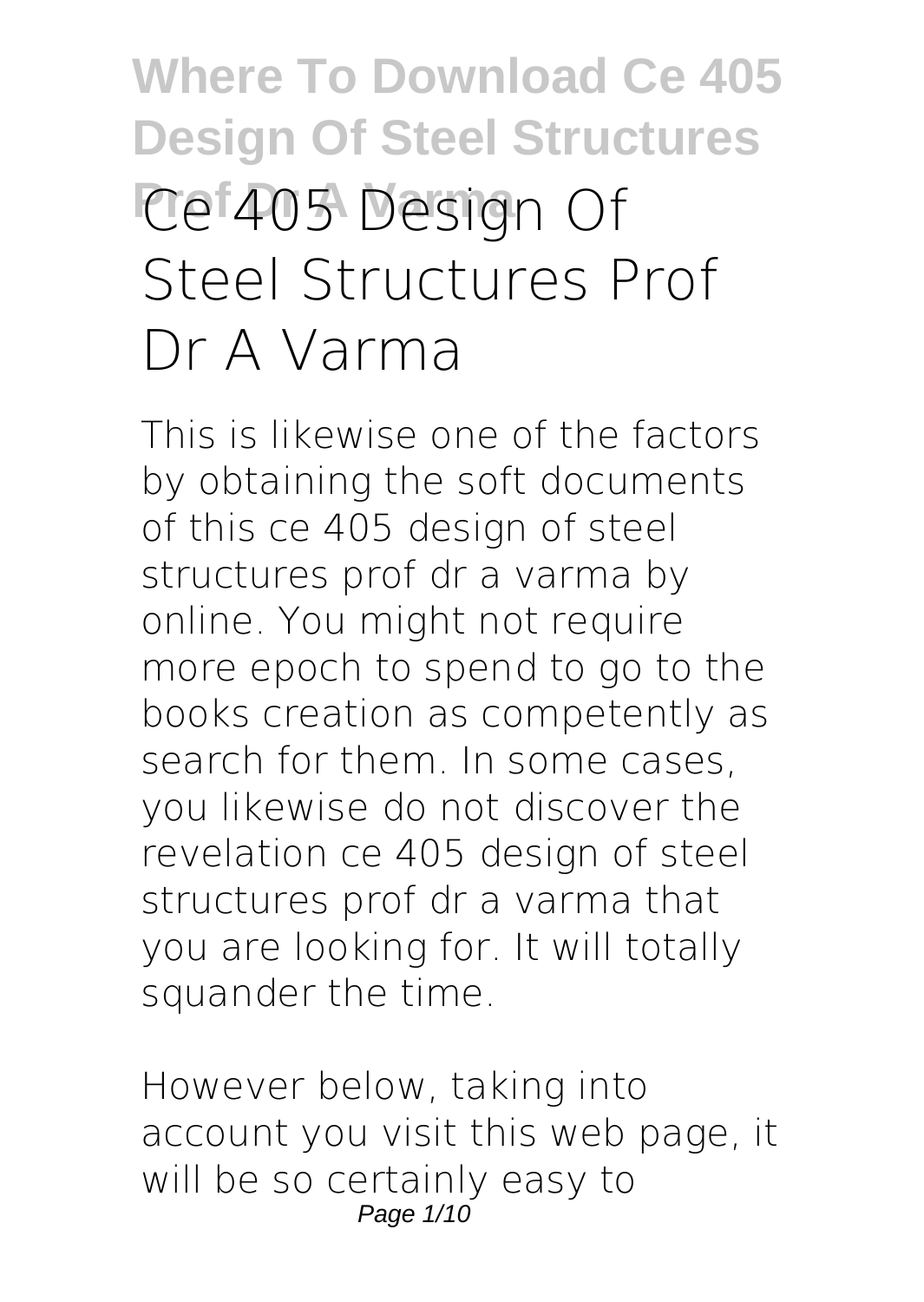**Proposition** as skillfully as download lead ce 405 design of steel structures prof dr a varma

It will not take many epoch as we run by before. You can reach it even though perform something else at home and even in your workplace. hence easy! So, are you question? Just exercise just what we come up with the money for below as skillfully as review **ce 405 design of steel structures prof dr a varma** what you considering to read!

Ce 405 Design Of Steel (PDF) CE 405: Design of Steel Structures – Prof. Dr. A. Varma CHAPTER 5. BOLTED CONNECTION 5.1 INTRODUCTORY CONCEPTS | Marianne dela Cruz - Page 2/10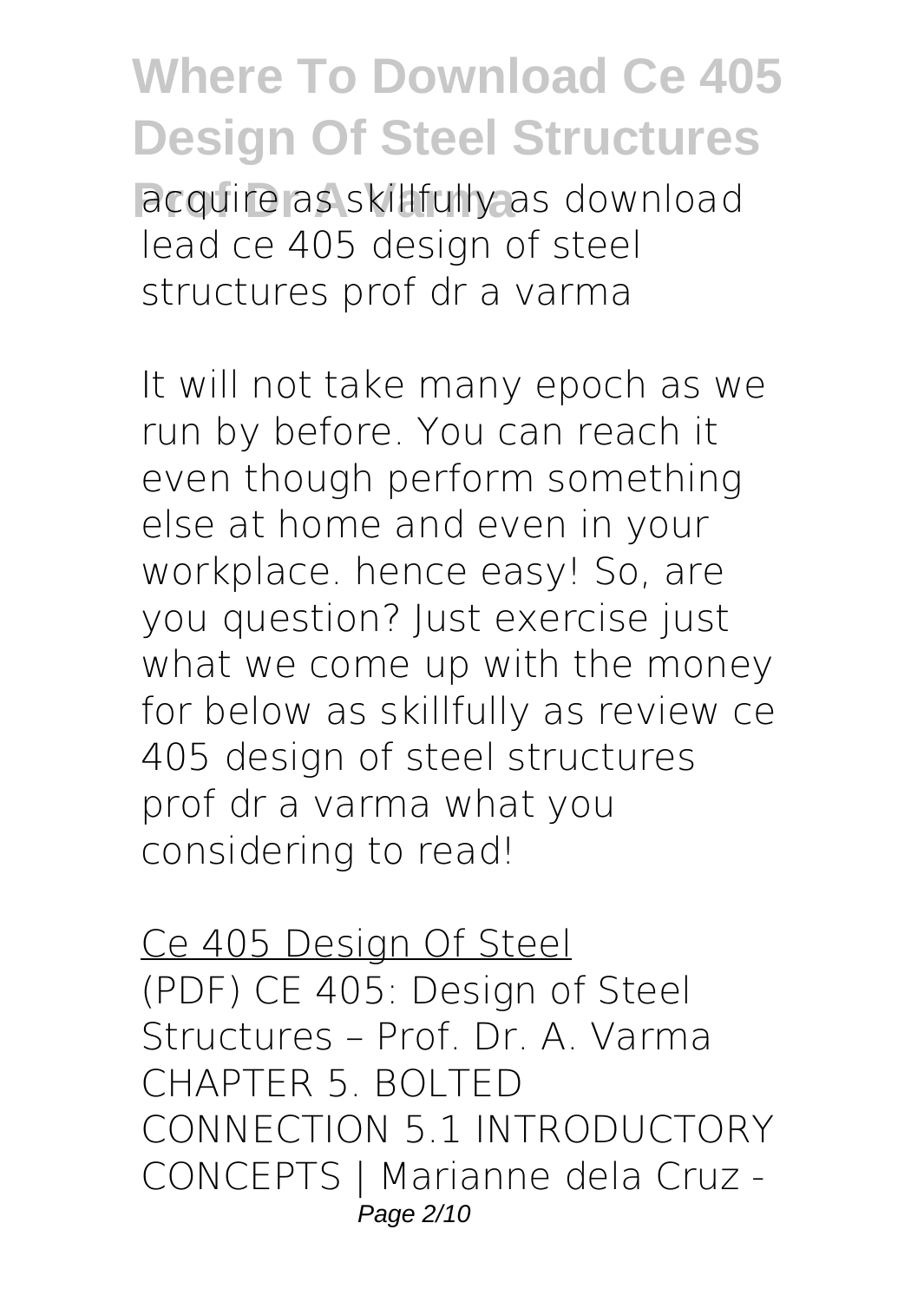**Academia.edu Academia.edu is a** platform for academics to share research papers.

(PDF) CE 405: Design of Steel Structures – Prof. Dr. A ... CE 405: Design of Steel Structures – Prof. Dr. A. Varma 5.3 DESIGN PROVISIONS FOR BOLTED SHEAR CONNECTIONS **n** In a simple connection, all bolts share the load equally. T T T/n T/n T/n T/n T/n T/n  $\prod$  In a bolted shear connection, the bolts are subjected to shear and the connecting / connected plates are subjected to bearing stresses. Bolt in shear

CE 405: Design of Steel Structures – Prof. Dr. A. Varma CE 405: Design of Steel Page 3/10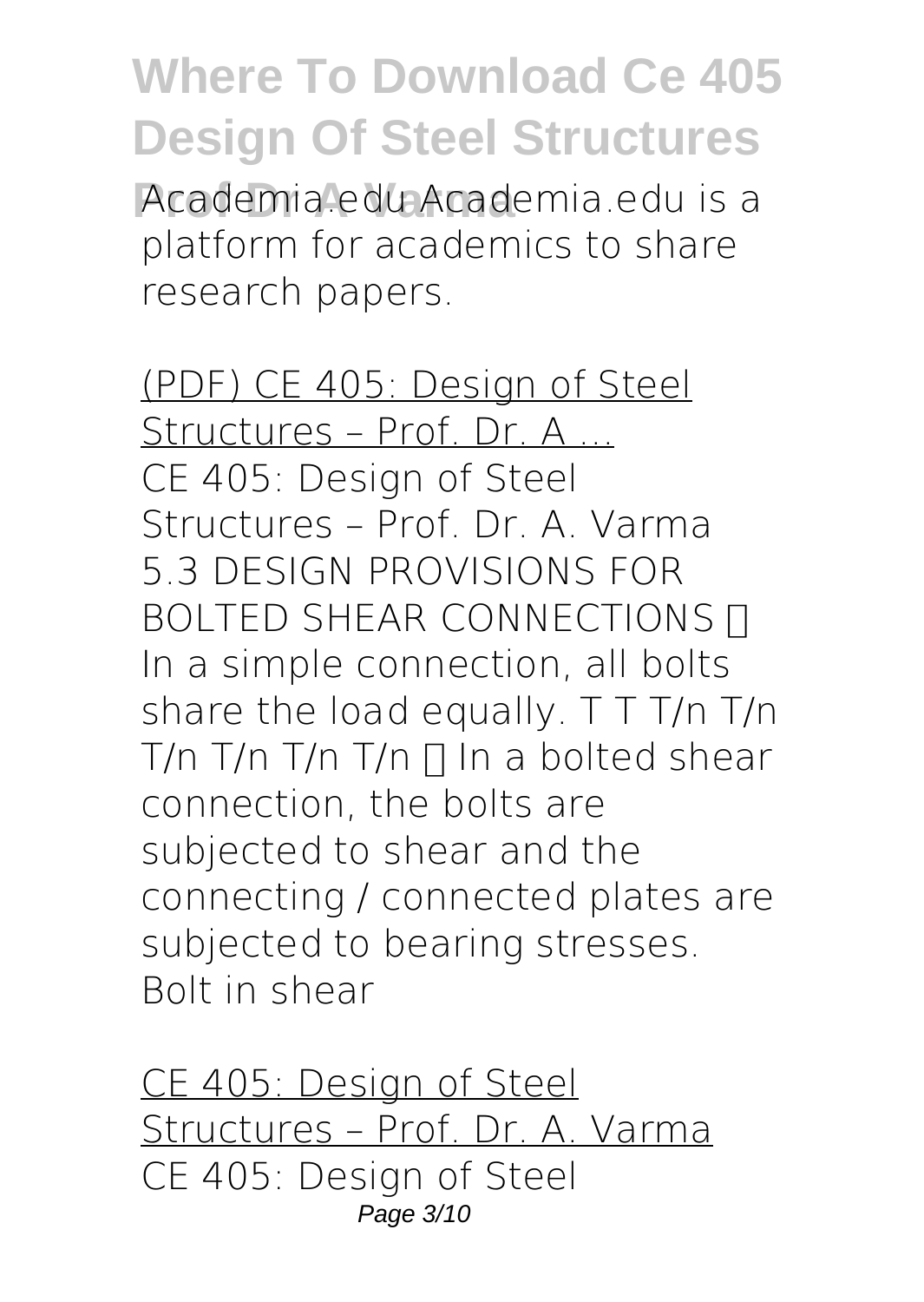**Structures – Prof. Dr. A. Varma** Tension Member Design Example 3.1 A 5 x ½ bar of A572 Gr. 50 steel is used as a tension member. It is connected to a gusset plate with six 7/8 in. diameter bolts as shown in below. Assume that the effective net area

CE 405: Design of Steel Structures – Prof. Dr. A. Varma ... CE 405: Design of Steel Structures – Prof. Dr. A. Varma 1.5 STRUCTURAL CONNECTIONS Members of a structural frame are connected together using connections. Prominent connection types include: (1) truss / bracing member connections; (2) simple shear connections; (3) fully-restrained Page 4/10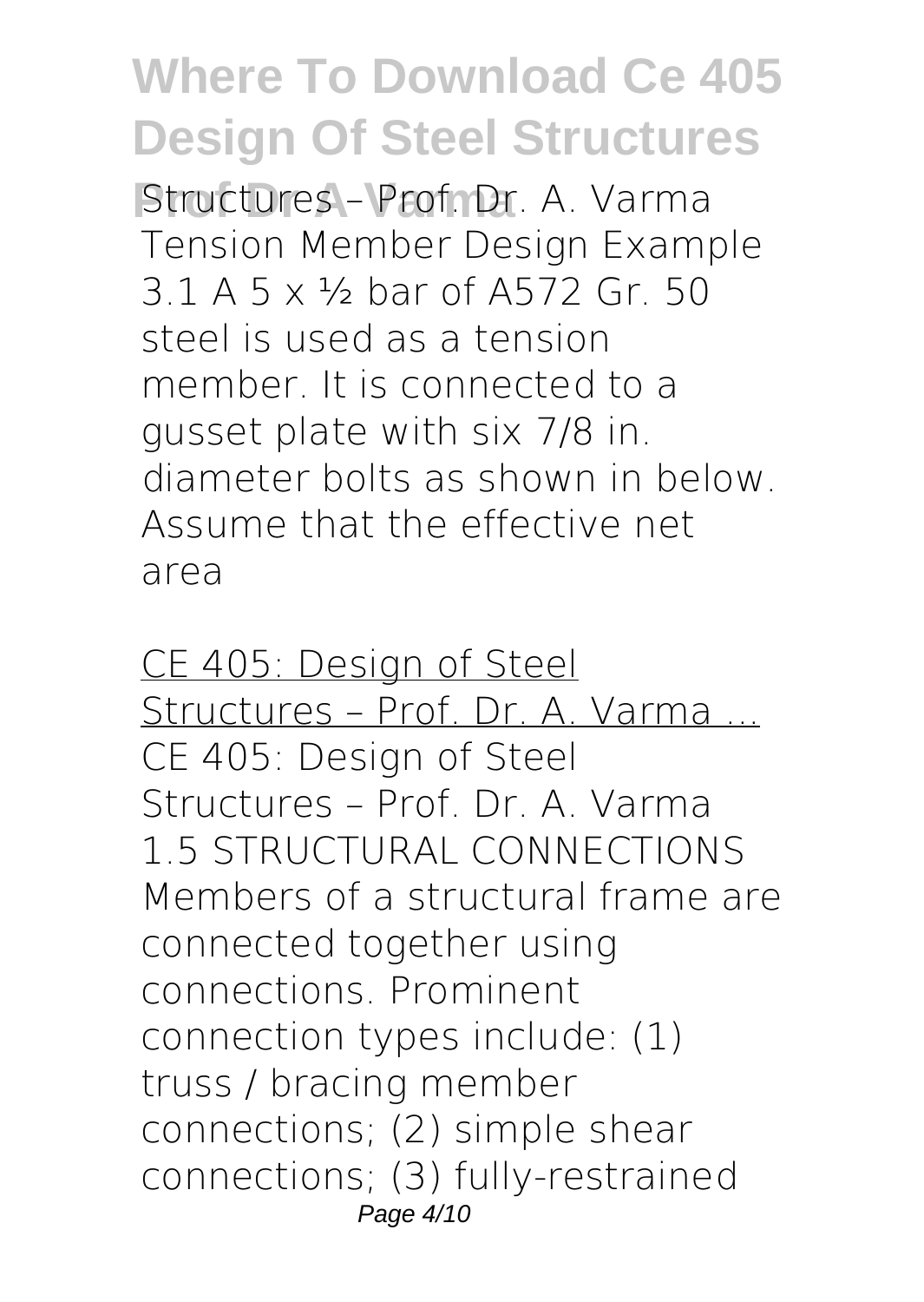**Proment connections**; and (4) partially-restrained flexible moment

#### 1.0 INTRODUCTION TO STRUCTURAL ENGINEERING 1.1 **GENERAL**

Ce 405 Design Of Steel CE 405: Design of Steel Structures – Prof. Dr. A. Varma Tension Member Design - Therefore, design strength  $= 73.125$  kips (net section fracture controls). Example 3.2 A single angle tension member,  $L$  4  $\times$  4  $\times$  3/8 in. made from A36 steel is connected to a gusset plate with 5/8 in. diameter bolts, as shown in Figure ...

Ce 405 Design Of Steel Structures Prof Dr A Varma Page 5/10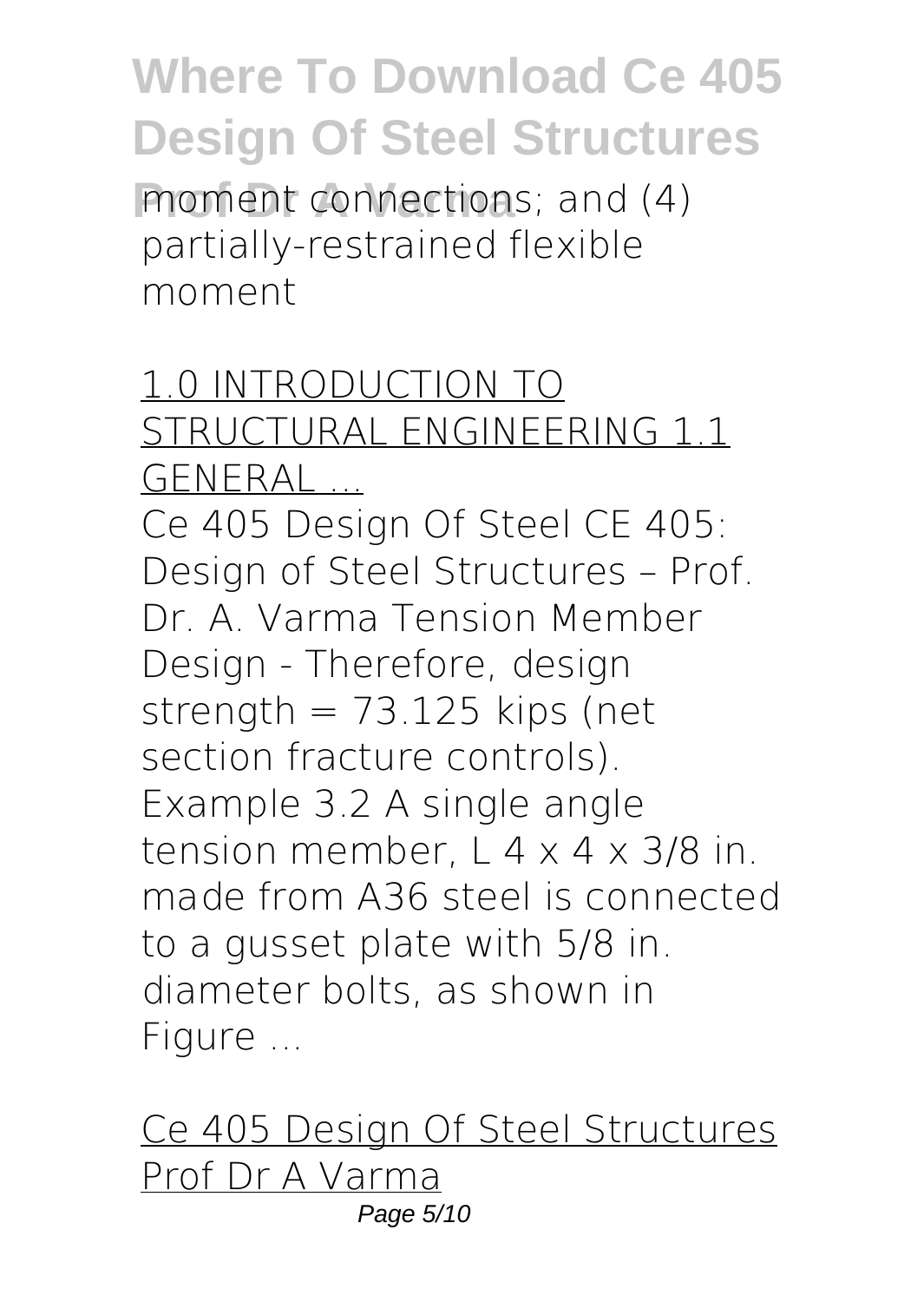**CE 405: Design of Steel** Structures – Prof. Dr. A. Varma Example 3b.2 Design a double angle tension member and connection system to carry a factored load of 250 kips. Solution Step I. Assume material properties I Assume 36 ksi steel for designing the member and the gusset plates. ∏ Assume E70XX electrode for the fillet welds.

8 CE 405 Design of Steel Structures Prof Dr A Varma ... CE 405 Design Of Steel Structures Design Of Steel Structures Documents All (19)

CE 405 : Design Of Steel Structures - MSU CE 405: Design of Steel Structures – Prof. Dr. A. Varma Page 6/10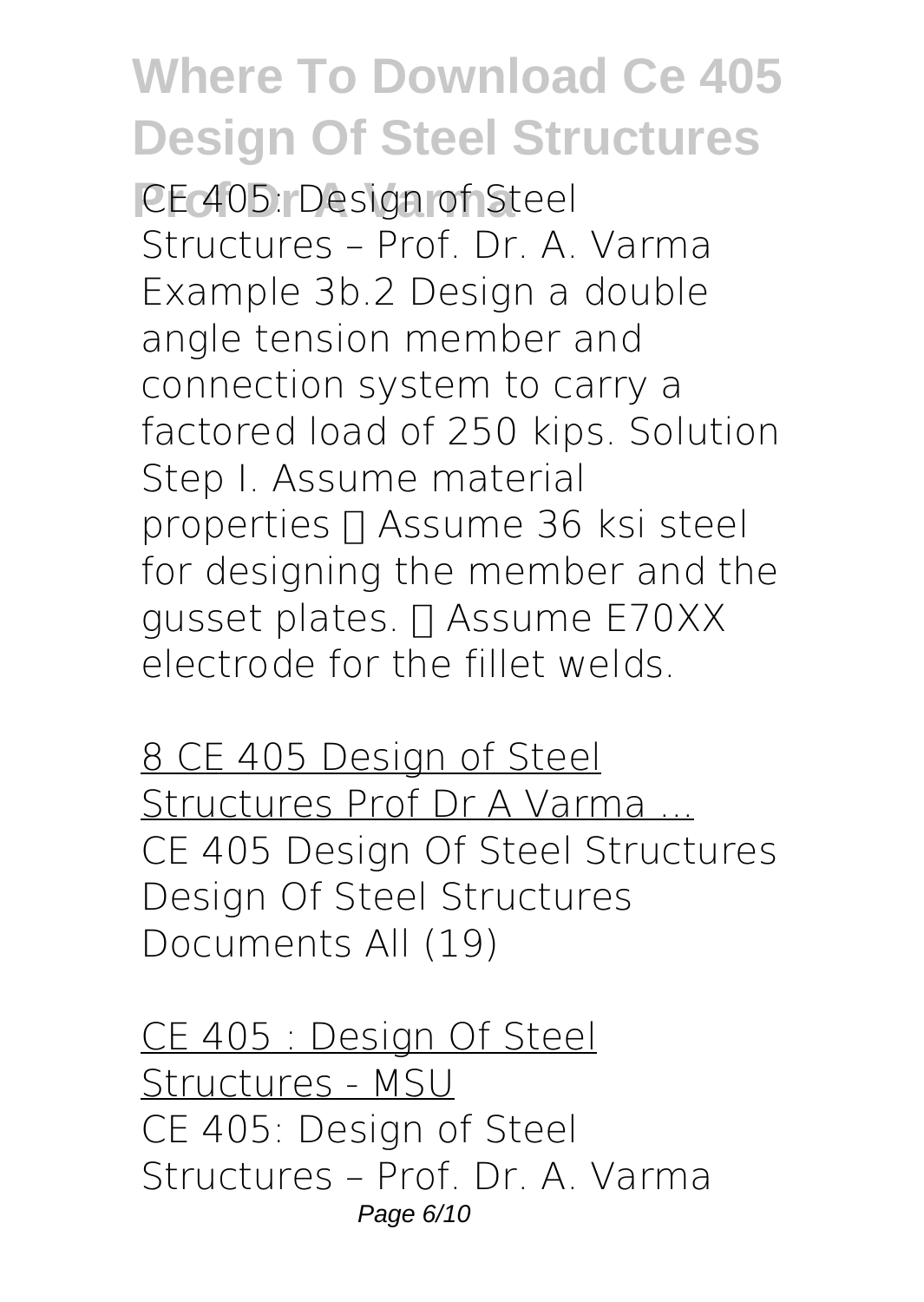The governing slenderness ratio is the larger of (KxLx/rx, KyLy/ry) KyLy/ry is larger and the governing slenderness ratio; λc = E F r K L y y y y π = 1.085 λc < 1.5: Therefore, Fcr =  $( ) 2 0.658$ λc  $F$  y Therefore, Fcr = 21.99 ksi Design column strength  $=$   $\varphi$ cPn  $=$  $0.85$  (Ag Fcr) =  $0.85$  (21.8 in

CHAPTER 3. COMPRESSION MEMBER DESIGN 3.1 INTRODUCTORY CONCEPTS CE 405: Design of Steel Structures – Prof. Dr. A. Varma 2.2 Flexural Deflection of Beams – Serviceability Steel beams are designed for the factored design loads. The moment capacity, i.e., the factored moment strength (φbMn) should be greater than the moment (Mu) caused by the Page 7/10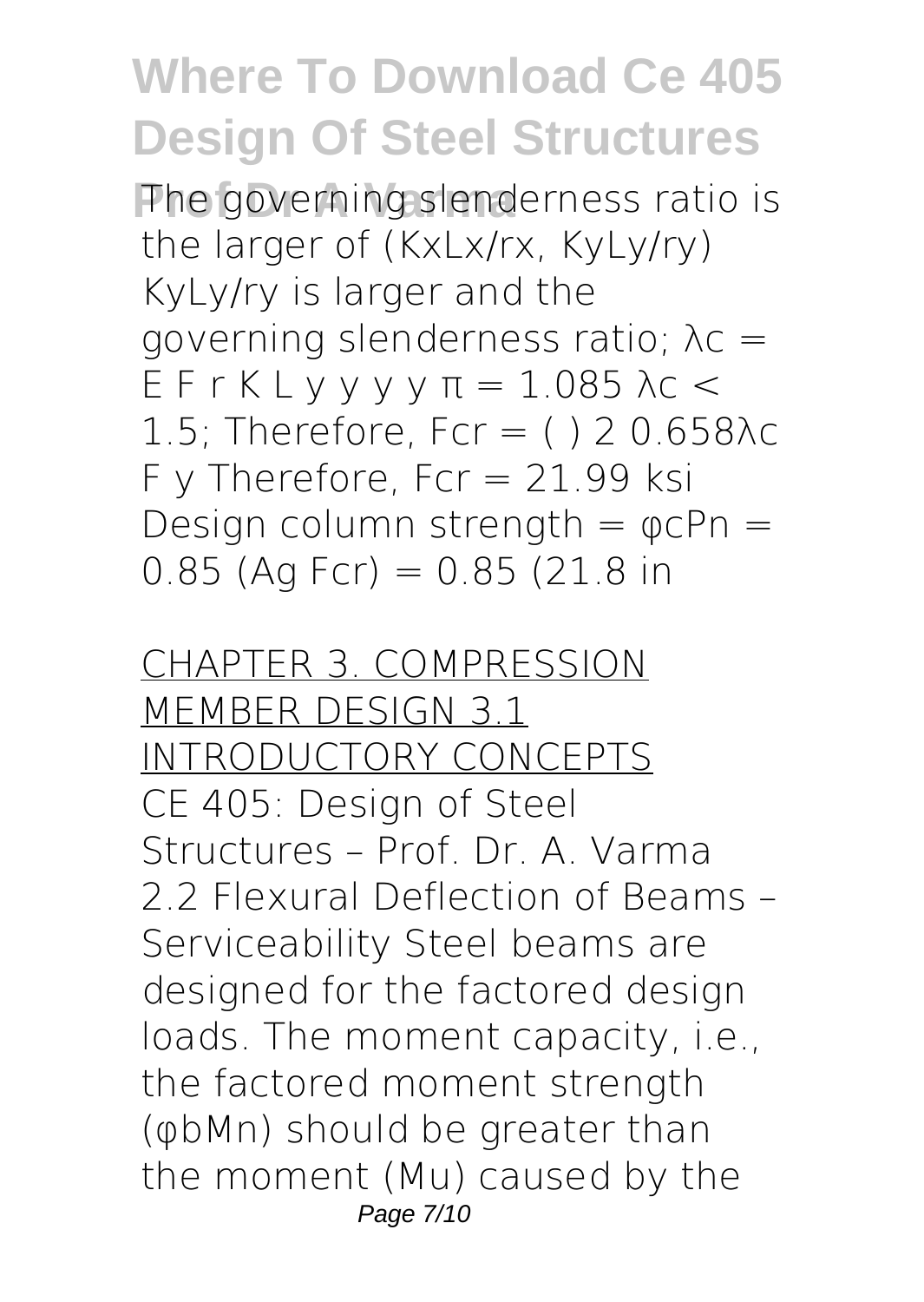**Where To Download Ce 405 Design Of Steel Structures Factored loads.rma** 

Chapter 2. Design of Beams – Flexure and Shear CE 405 - Design of Steel Structures. Design of steel beams, columns, tension members and connections. Stability and plastic strength. Overview; Venkatesh K Kodur

CE 405 - Design of Steel Structures - CE 405 - MSU Grades CE 405: Design of Steel Structures – Prof. Dr. A. Varma Homework No. 1: Structural Engineering and Design Loads A two-dimensional (2D) building frame is shown in the following figures. The dead loads, live loads, roof loads, snow loads, and wind loads acting on the frame Page 8/10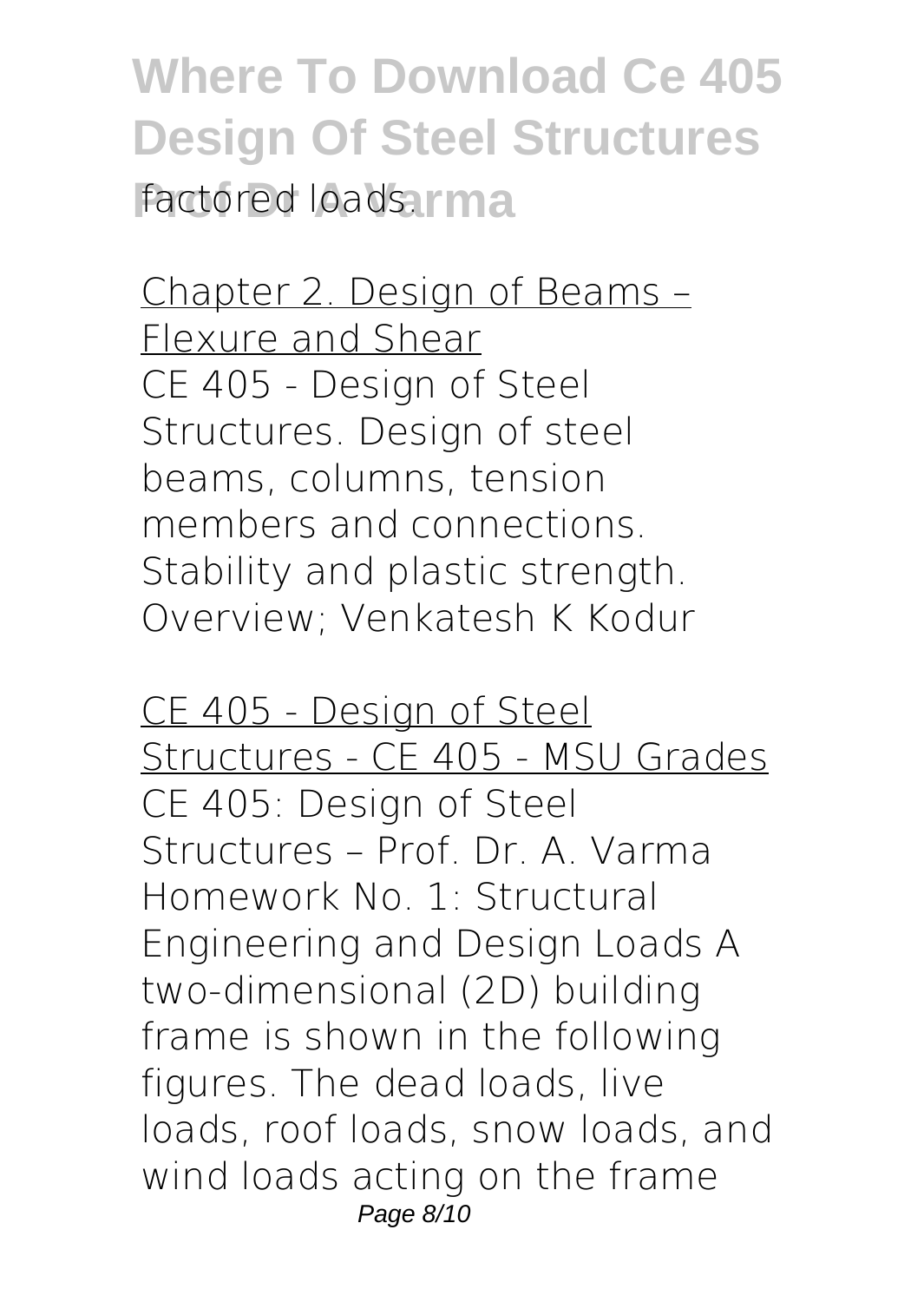have been determined using the ASCE 7-98 Standards, and are shown in the Figures.

(Get Answer) - CE 405: Design of Steel Structures – Prof ... CE 405: Design of Steel Structures – Prof. Dr. A. Varma properly certified, and for critical work, special inspection techniques such as radiography or ultrasonic testing must be used.  $\Pi$  The two most common types of welds are the fillet weld and the groove weld.

#### CE470 F07 Ch3b Welds -CE405:.Dr.A.Varma CHAPTER 3b WELDED ...

CE 8030 Advanced Steel Design (Graduate course) CE 2010 Statics Michigan State University Page 9/10